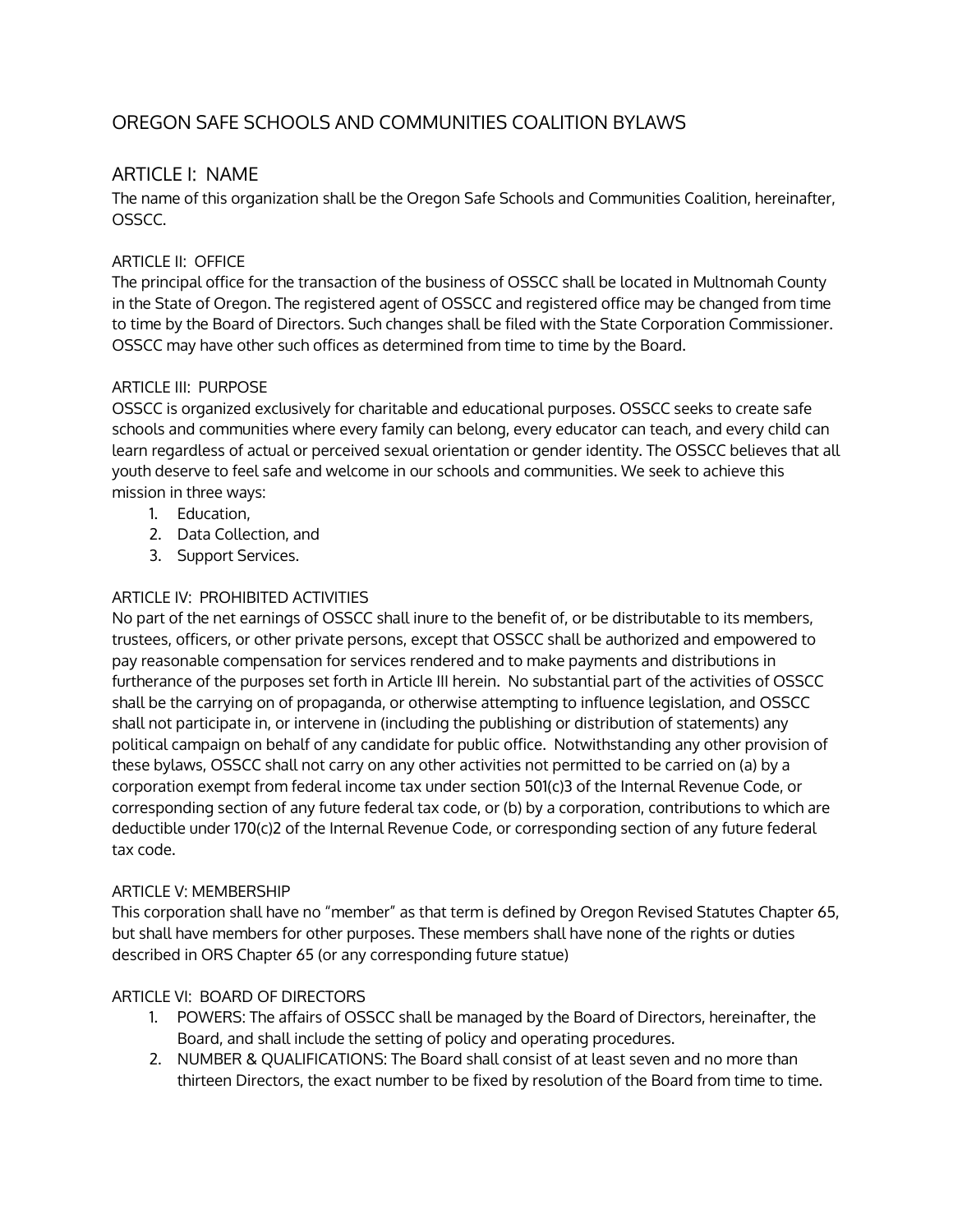- 3. TERM OF OFFICE: Each Director shall serve for a term of two years, beginning September 1. Initial Directors will serve staggered terms as determined by selecting lots.
- 4. ELECTION OF BOARD: Election of new members to the Board shall be held each year at the September Board meeting.
- 5. ELECTION OF OFFICERS: Election of the officers of the Board shall be held each year at the September Board meeting.
- 6. REGULAR MEETINGS: Regular meetings of the Board shall be held at the times and places designated by the Board. At least four meetings shall be held annually.
- 7. SPECIAL MEETINGS: Special meetings of the Board may be called by the Chair or by one-third of the Board. The purpose(s) of the meeting shall be specified in the notice announcing the meeting.
- 8. NOTICE: Written notice of the time, date and place of all regular and special meetings of the Board, including a tentative agenda, shall be sent by or at the direction of the Chair to all voting and participating members at least one week before the date set for the meeting.

VOTING: A quorum for a Board meeting shall consist of half the Directors plus one then in office. Each Director is entitled to one vote at all meetings of OSSCC. Members shall be allowed to attend Board meetings, but shall not be entitled to vote at these meetings. The Board may establish by resolution a process for input during decision-making to be used at all Board meetings prior to voting.

- 1. VACANCIES: Vacancies on the Board shall be filled by election by the Board and anyone so elected shall serve for the remainder of the unexpired term of her or his predecessor in office.
- 2. REMOVAL: Any Director may be removed from the Board, for cause, by a two-thirds vote of the members of the Board. Any Director whose removal has been proposed shall be given an opportunity to be heard at any meeting called for such purpose. A Director may be removed by a vote of the Board, if such Director has missed three (3) consecutive meetings of the Board.
- 3. COMPENSATION: A Director shall not receive compensation for service rendered to OSSCC as a member of the Board. However, any Director may be reimbursed for actual expenses incurred in the performance of duties. Moreover, a Director may be compensated for special professional services rendered to OSSCC, above and beyond the normal services of a Director, if such compensation is approved by a majority vote of the Board, prior to the rendering of the services, and such vote is taken when the Director to be compensated is not voting.

## ARTICLE VIII: OFFICERS

1. OFFICERS ENUMERATED: The officers of OSSCC shall be a Chair, Vice Chair, Secretary, Treasurer and such other officers and assistant officers as may be deemed necessary by the Board, each of whom shall be elected by the Board at the annual June meeting, shall take office September 1 and shall serve until their successors are duly elected and qualified. An office may be held by two people simultaneously in which case each person is fully responsible for assuring that the duties of the office are carried out. In addition to the powers and duties specified below, the officers shall have such powers and perform such duties as the Board may prescribe.

- 1. CHAIR: The Chair shall preside at all meetings of OSSCC, be the chief executive officer of OSSCC, be responsible for notification of meetings and perform all duties incident thereto.
- 2. VICE CHAIR: The Vice Chair shall act as Chair in the absence or disability of the Chair and shall preside at meetings when directed by the Chair.
- 3. SECRETARY: The Recorder shall keep accurate minutes of all meetings of OSSCC, keep a record of correspondence and maintain a current list of members.
- 4. TREASURER: The Treasurer shall be responsible for all funds and securities of OSSCC, for reporting the financial condition of OSSCC to the Board and for performing all the duties incident to the office of Treasurer, including that all checks, drafts or orders for payment of